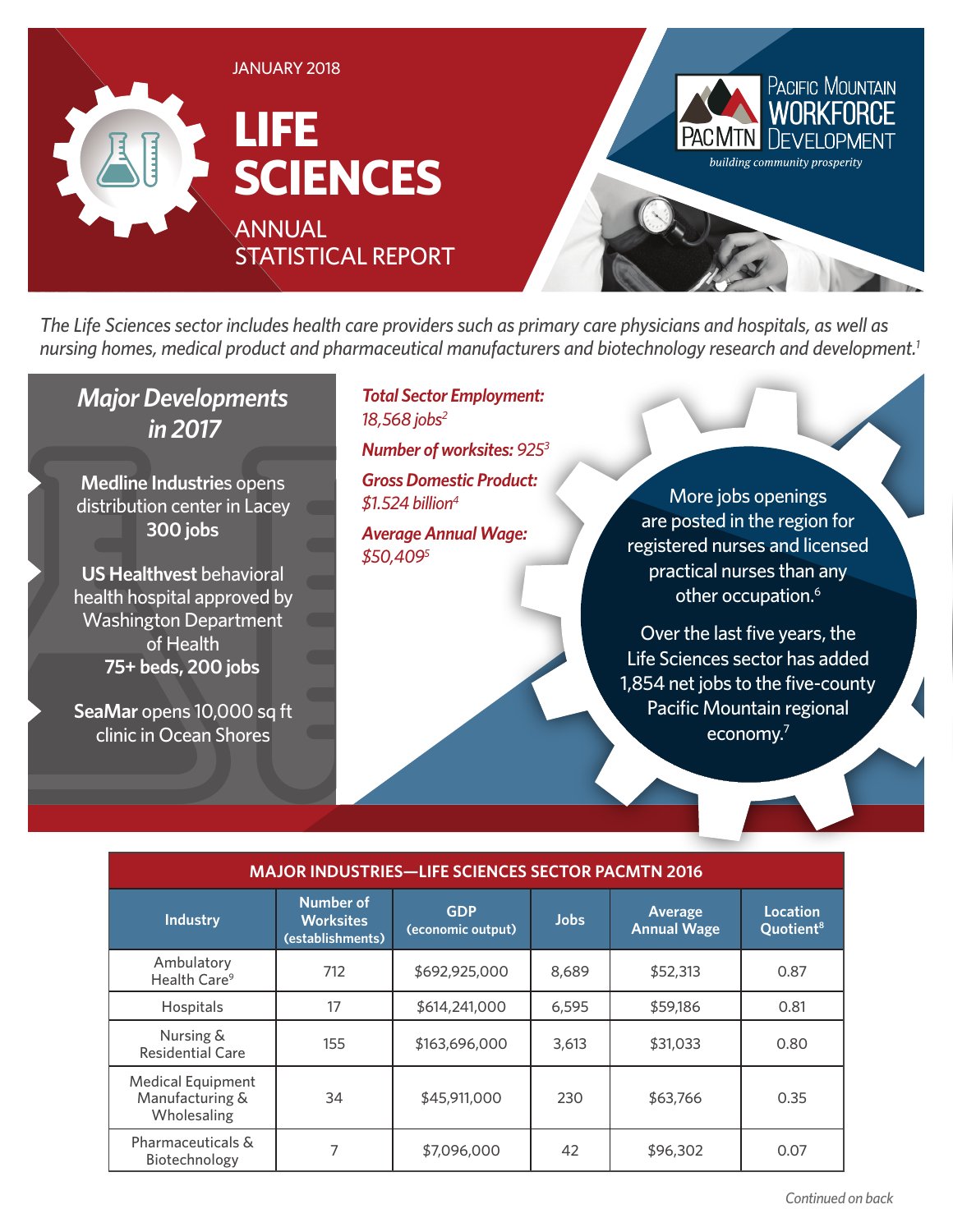



## **INDUSTRY TRENDS**

*Data analysis done in 2017 shows some interesting trends in this sector, please see the tables below for a data snapshot of industries within the Life Sciences sector.*

|      | <b>MEDICAL EQUIPMENT &amp;</b><br><b>SUPPLIES MANUFACTURING</b> |      |
|------|-----------------------------------------------------------------|------|
| Year | <b>GDP</b>                                                      | Jobs |
| 2014 | \$12,569,000                                                    | 169  |
| 2015 | \$13,829,000                                                    | 207  |
| 2016 | \$15,210,000                                                    | 227  |

*The growth in the local medical device industry has been distributed among many small manufacturers in the region.*

|      | <b>GENERAL MEDICAL &amp;</b><br><b>SURGICAL HOSPITALS</b> |       |
|------|-----------------------------------------------------------|-------|
| Year | <b>GDP</b>                                                | Jobs  |
| 2014 | \$498,274,000                                             | 5,636 |
| 2015 | \$560,570,000                                             | 6,021 |
| 2016 | \$598,060,000                                             | 6,373 |

*Washington Department of Health statistics show that nearly all the general acute care hospitals in the PacMtn region have added FTEs in the last three years, with Providence–St Peter Hospital leading the way.*

**OFFICES OF DENTISTS**

**Year GDP Jobs** 2014 \$103,520,000 1,568 2015 \$108,792,000 1,601 2016 \$114,890,000 1,716 *Dental practices have outpaced physicians' offices in job* 

| <b>RESIDENTIAL INTELLECTUAL &amp;</b><br><b>DEVELOPMENTAL DISABILITY FACILITIES</b> |              |      |  |  |
|-------------------------------------------------------------------------------------|--------------|------|--|--|
| Year                                                                                | <b>GDP</b>   | Jobs |  |  |
| 2014                                                                                | \$9,107,000  | 223  |  |  |
| 2015                                                                                | \$12,796,000 | 306  |  |  |
| 2016                                                                                | \$15,909,000 |      |  |  |

*Nearly all the growth in this industry was in Mason and Thurston counties. Providers such as Exceptional Foresters Inc. (EFI), which coordinates care among 16 facilities, have increased hiring in recent years.*

*growth regionally over the last three years.*

*Total Sector Employment: 374,623 jobs*

*Gross Domestic Product: \$34.12 billion*

*Average Annual Wage: \$63,127*



*Learn more at www.pacmtn.org Grays Harbor, Lewis, Mason, Pacific, Thurston Counties*

*WorkSource Washington and PacMtn are equal oportunity employers/programs. Auxiliary aids and services are available upon request to individuals with disabilities. WA Relay 711*